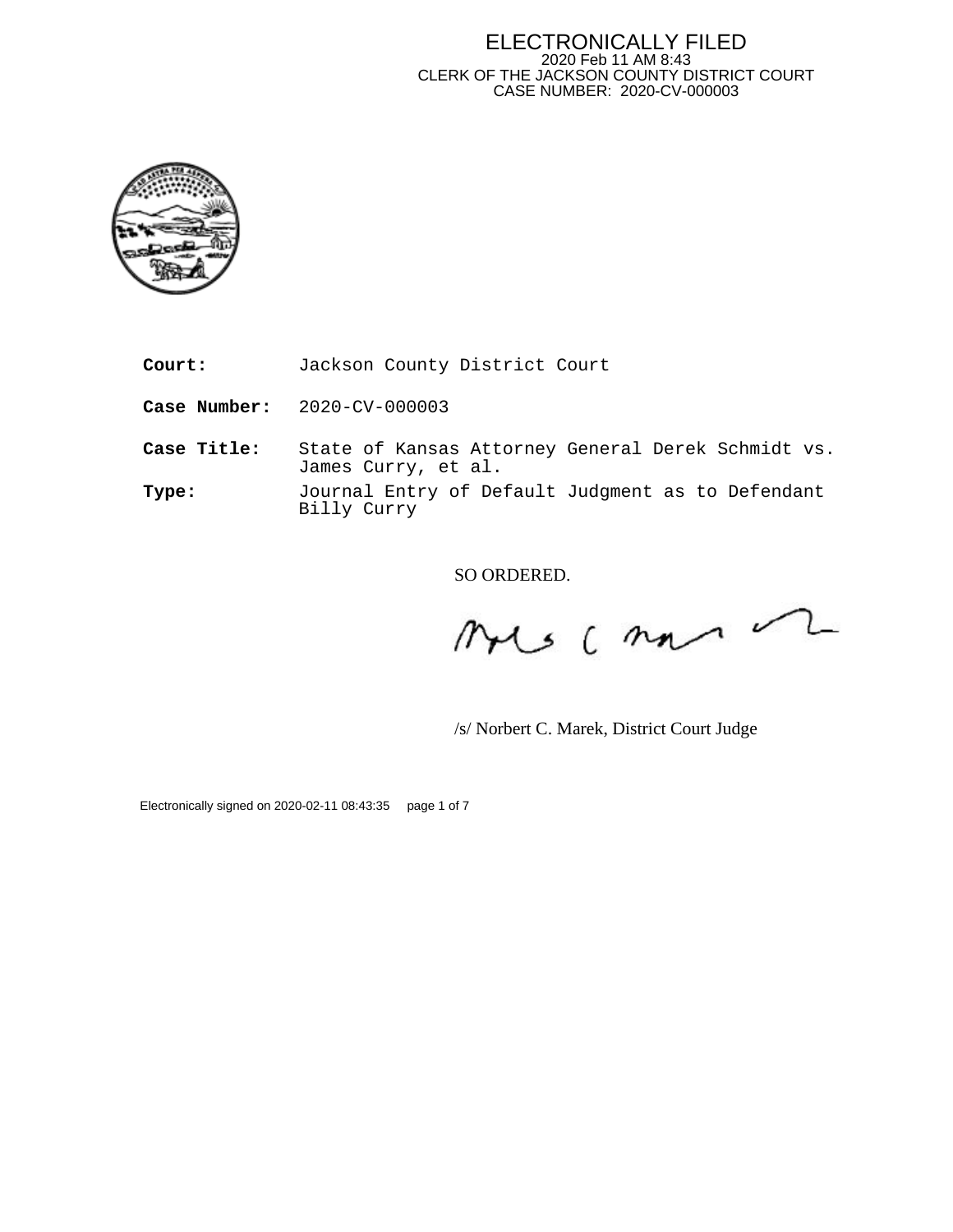Sarah Dietz, #27457 Assistant Attorney General Office of Kansas Attorney General Derek Schmidt Consumer Protection Division 120 SW 10th Avenue, 2nd Floor Topeka, KS 66612 (785) 296-3751 Phone (785) 291-3699 Fax [Sarah.Dietz@ag.ks.gov](mailto:Sarah.Dietz@ag.ks.gov)

#### **IN THE DISTRICT COURT OF JACKSON COUNTY, KANSAS**

| STATE OF KANSAS, ex rel.,               |                         |
|-----------------------------------------|-------------------------|
| <b>DEREK SCHMIDT, Attorney General,</b> |                         |
| Plaintiff,                              |                         |
| v.                                      | Case No. 2020-CV-000003 |
| <b>JAMES CURRY, an individual</b>       |                         |
| d/b/a MIDWEST ASPHALT                   |                         |
| and                                     |                         |
| <b>BILLY CURRY, an individual</b>       |                         |
| d/b/a MIDWEST ASPHALT                   |                         |
| <b>Defendants</b>                       |                         |

**(Pursuant to K.S.A. Chapter 60)** 

#### **JOURNAL ENTRY OF DEFAULT JUDGMENT AS TO DEFENDANT BILLY CURRY**

**NOW**, on this date, Plaintiff's Motion for Default Judgment against the Defendant, Billy Curry, an individual doing business as Midwest Asphalt, and Memorandum in Support ("Motion for Default Judgment") comes before this Court for consideration. The State of Kansas *ex rel*. Derek Schmidt, appears by and through counsel, Assistant Attorney General Sarah M. Dietz.

**WHEREUPON,** after reviewing the Court's file and Plaintiff's Motion for Default

Judgment, the Court finds the following: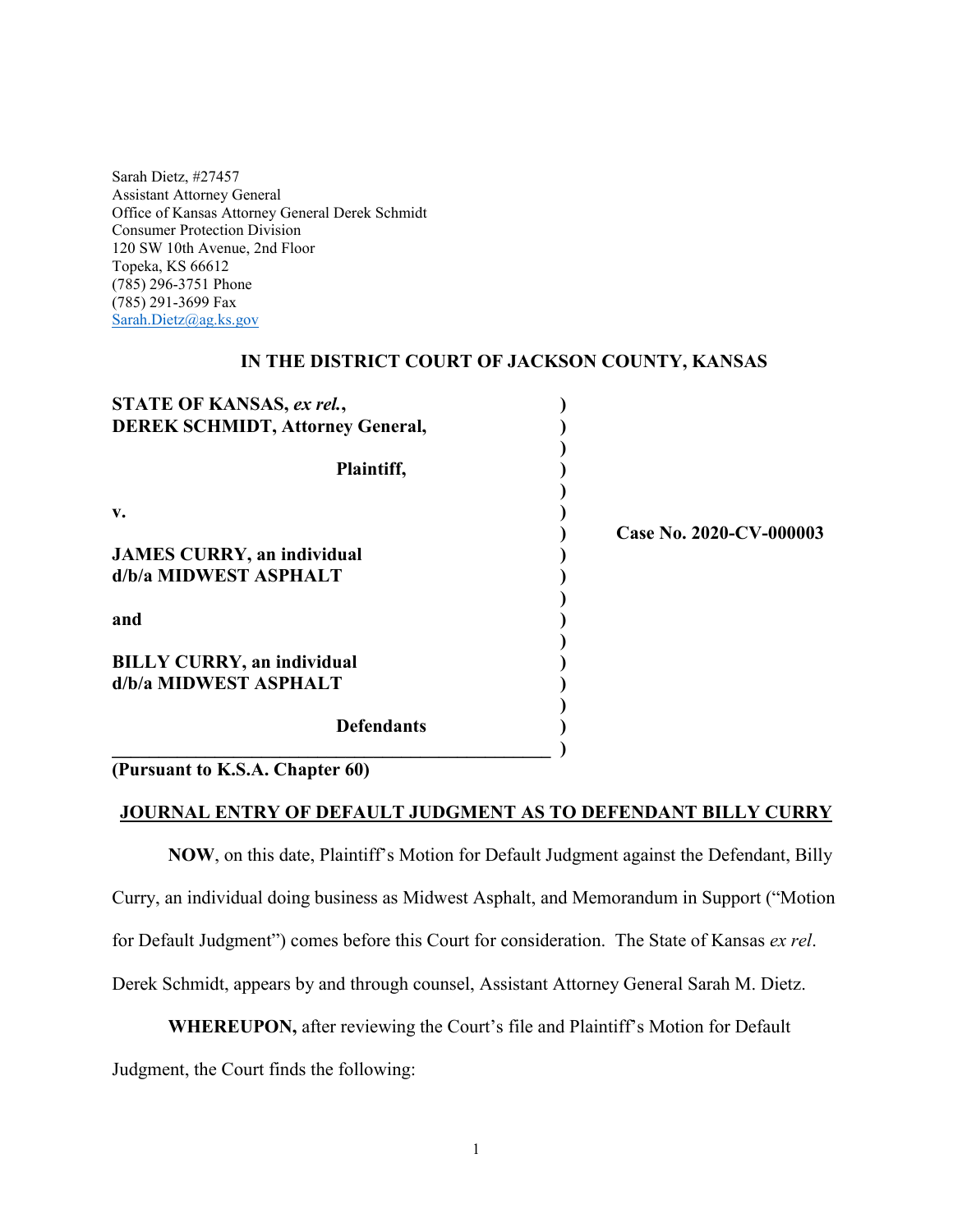1. Plaintiff filed a Petition against Defendant Billy Curry doing business as Midwest Asphalt on January 16, 2020.

2. Plaintiff's Motion for Default Judgment is predicated on Defendant Billy Curry's failure to file an Answer to the Plaintiff's Petition, which was filed on February 10, 2020.

3. Defendant Billy Curry, was served with Plaintiff's Petition and Summons by Personal Service January 16, 2020 at Brown County Jail, Hiawatha, Kansas located at 709 Utah Street, Hiawatha, KS 66434.

4. Defendant Billy Curry has failed to file an Answer within 21 (twenty-one) days after being served with process, as required by K.S.A. 60-212(a).

5. Defendant Billy Curry is not a minor or an incapacitated person.

6. Defendant Billy Curry is in default pursuant to K.S.A. 60-255.

7. Defendant Billy Curry has not appeared in this action. Therefore, no notice of a hearing on Plaintiff's Motion for Judgment by Default need be served on Defendant Billy Curry, pursuant to K.S.A. 60-255(a) and K.S.A. 60-205(a)(2).

8. Defendant Billy Curry is an individual doing business as Midwest Asphalt. Defendant Billy Curry has a residential address of 2401 Kansas 6101 Lincoln Dr. Kansas 6101 Lincoln Dr. Hays, Kansas 67801.

9. At all times relevant hereto, and in the ordinary course of business, Defendant Billy Curry acted as a "supplier," as that term is defined by K.S.A. § 50-624(l).

10. At all times relevant hereto, and in the ordinary course of business, Defendant Billy Curry made or caused to be made "consumer transactions," as that term is defined by K.S.A. § 50-  $624(c)$ .

11. Defendant Billy Curry made or caused to be made "door-to-door sales" as defined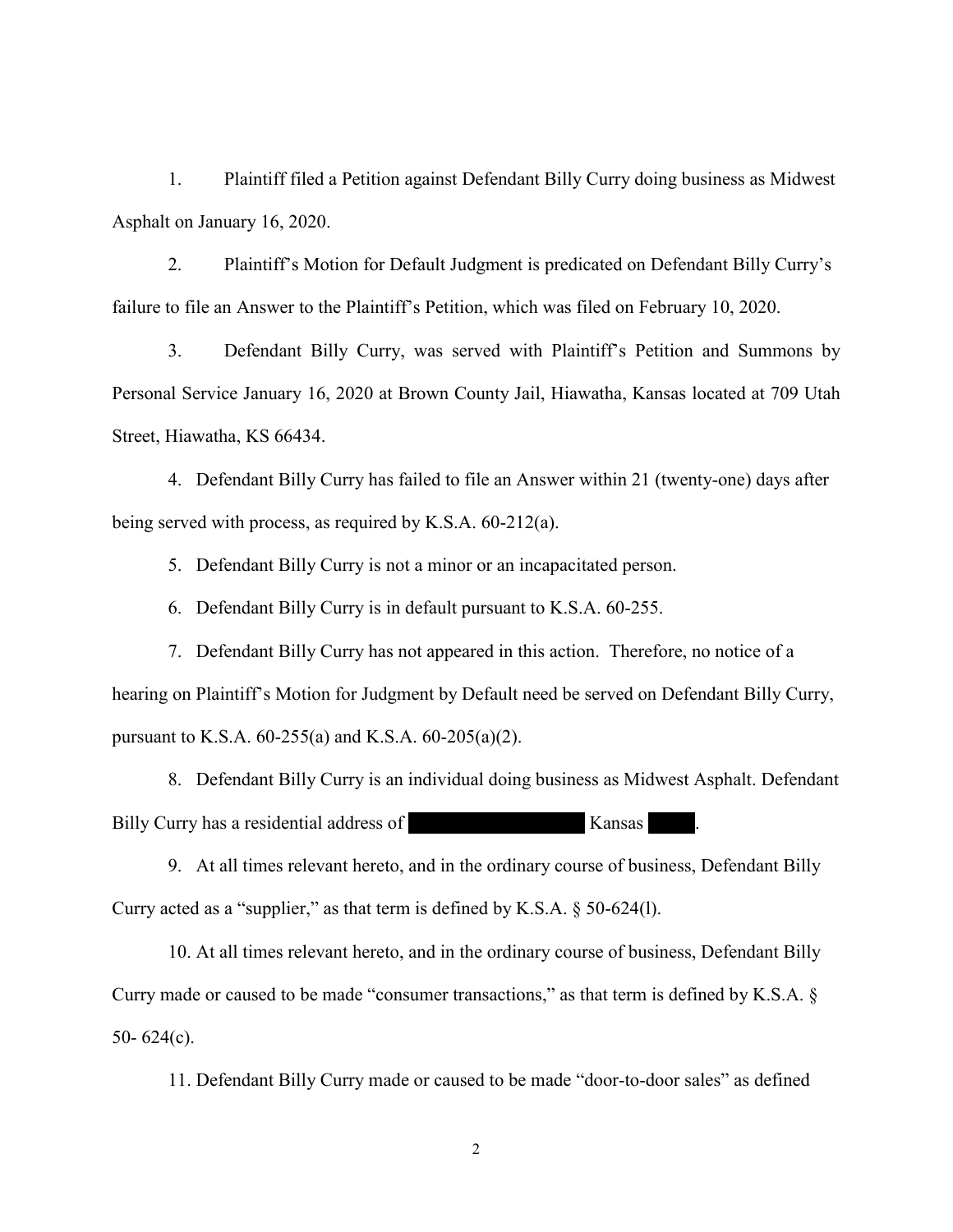by K.S.A.  $50-640(c)(1)$ .

12. Defendant Billy Curry made or caused to be made door-to-door "sales" with consumers as defined by K.S.A. 50-624(b).

13. Defendant Billy Curry made or caused to be made door-to–door sales with "elder consumers" as that term is defined in K.S.A. 50-676.

14. Around December of 2019, Defendant Billy Curry engaged in the business of and acted in the capacity of a supplier within this state.

15. Defendant Billy Curry contracted with at least two (2) Kansas consumers for asphalt and paving services in the following amounts:

A. R.A. - \$1,200, and

B. M.M. - \$1,600.

16. On or about December 2, 2019, R.A., Mayetta, Kansas purchased paving and asphalt services from Defendant Billy Curry.

- C. Defendant Billy Curry represented to R.A. that he would lay the asphalt for 4 inches thick. The layover was only 2 inches thick after completion.
- D. The consumer wrote a check for \$1,200 on December 2, 2019. The check was cashed on December 2, 2019.
- E. The consumer is a protected consumer as an "elder person" as defined in K.S.A. 50-676(a).
- F. The amount of loss is: \$1,200.00.

17. On or about November 1, 2019, M.M., Mayetta, Kansas purchased paving and asphalt services from the Defendant Billy Curry.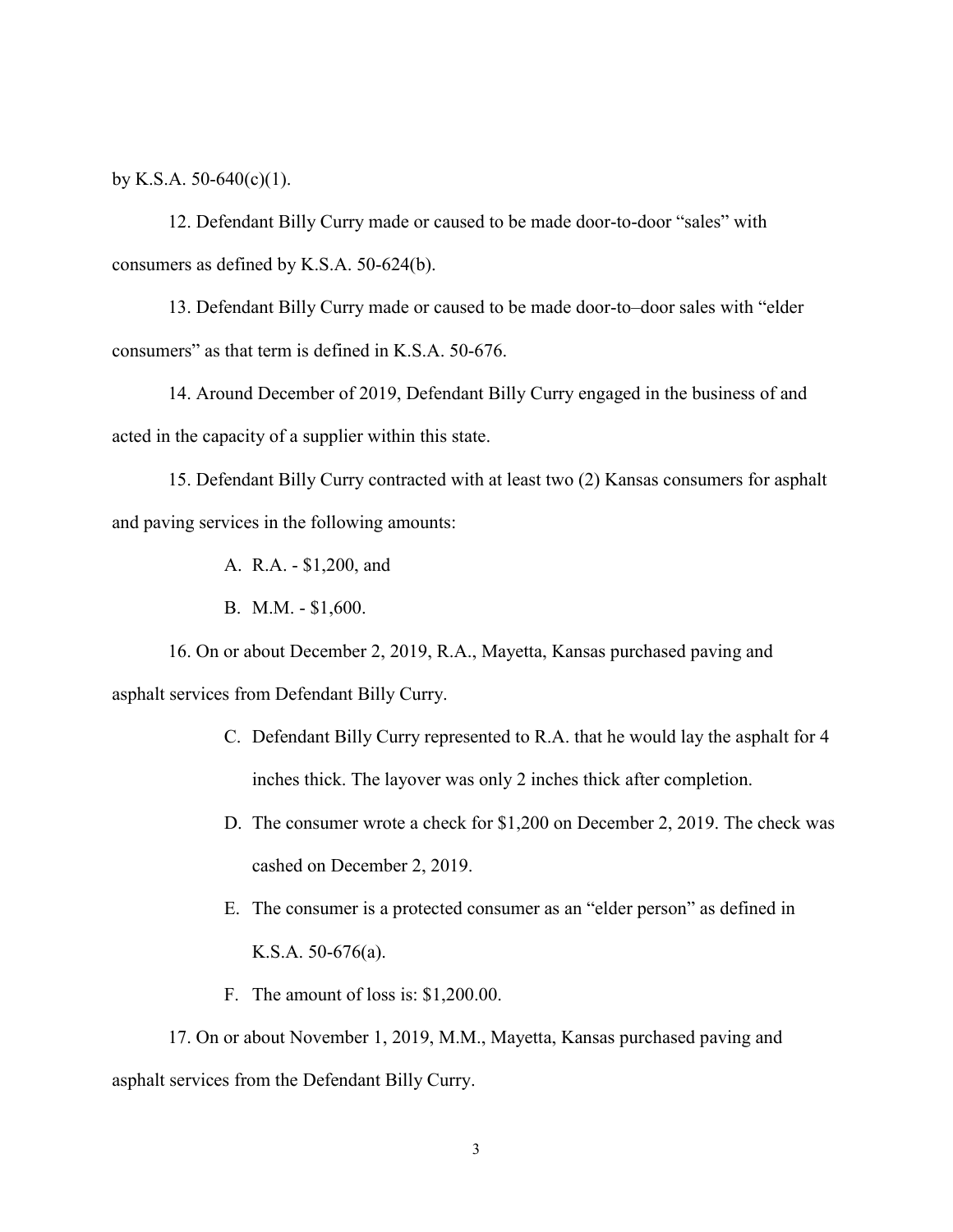- G. Defendant Billy Curry represented to M.M. that he would lay the asphalt for 4 inches thick. The layover was only 2 inches thick after completion.
- H. The consumer wrote a check for \$1,600 on November 1, 2019. The check was cashed on November 1, 2019.
- I. The consumer is a protected consumer as an "elder person" as defined in K.S.A. 50-676(a).
- J. The amount of loss is: \$1,600.00.

18. Defendant Billy Curry failed to provide the consumers with a written notice of their three day right to cancel the transaction in violation of K.S.A. 50-640(b)(1).

19. Defendant Billy Curry failed to provide the consumers with a completed form in duplicate containing notice of the three day right to cancel in violation of K.S.A. 50-640(b)(2).

20. Defendant Billy Curry willfully used in an oral representation of an exaggeration, falsehood, innuendo or ambiguity as to a material fact in violation of K.S.A.  $50-626(b)(2)$ .

**IT IS THEREFORE ORDERED, ADJUDICATED AND DECREED** that Plaintiff's Motion for Default Judgment is granted.

## **IT IS FURTHER ORDERED, ADJUDICATED AND DECREED** that Judgment is

hereby entered against Defendant Billy Curry and in favor of Plaintiff on all Counts of the Petition.

**IT IS FURTHER ORDERED, ADJUDICATED AND DECREED** that the actions and practices alleged are declared to be deceptive and unconscionable and in violation of the Kansas Consumer Protection Act.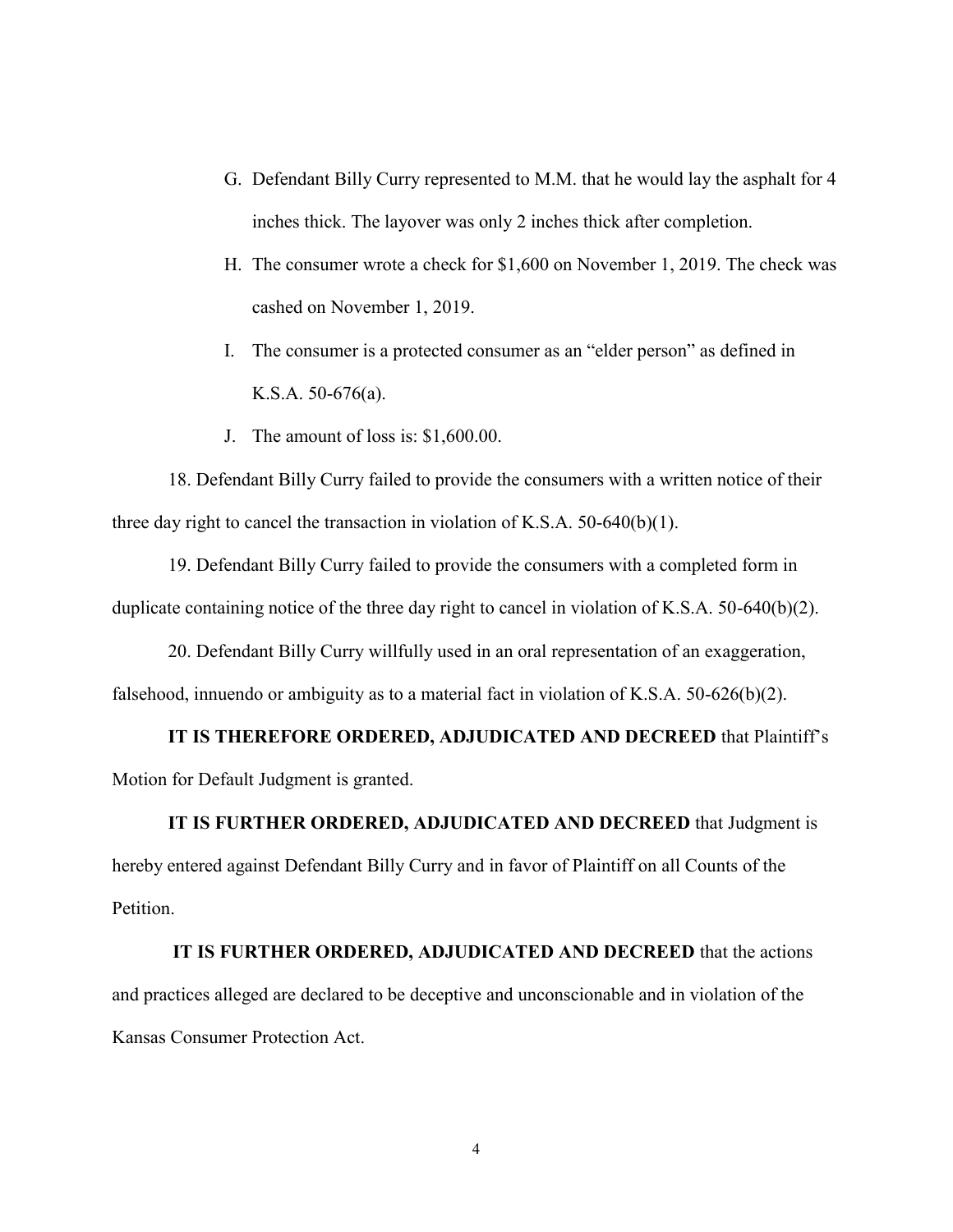#### **IT IS FURTHER ORDERED, ADJUDICATED AND DECREED** that Defendant

Billy Curry be permanently enjoined from engaging in acts and practices alleged in the Plaintiff's Petition to be violations of the Kansas Consumer Protection Act.

### **IT IS FURTHER ORDERED, ADJUDICATED AND DECREED** that Defendant

Billy Curry pay reasonable investigative fees and expenses of the Office of the Kansas Attorney General, pursuant to K.S.A.  $50-632(c)(7)$ , in this case amounting to \$5,000.00.

#### **IT IS FURTHER ORDERED, ADJUDICATED AND DECREED** that Defendant

Billy Curry pay civil penalties for each violation of the Kansas Consumer Protection Act alleged in the Plaintiff's Petition, pursuant to K.S.A. 50-636(a), in this case amounting to \$60,000.00.

#### **IT IS FURTHER ORDERED, ADJUDICATED AND DECREED** that Defendant

Billy Curry pay an enhanced civil penalty for each violation of the Kansas Consumer Protection Act alleged in the Plaintiff's Petition against an "elder persons", pursuant to K.S.A. 50-677, in this case amounting to \$60,000.00.

# **IT IS FURTHER ORDERED, ADJUDICATED AND DECREED** that Defendant Billy Curry pay consumer restitution in the aggregate of two thousand eight hundred dollars  $($2,800)$ , as provided by K.S.A. 50-632(c)(2).

**IT IS FURTHER ORDERED, ADJUDICATED AND DECREED** that Defendant Billy Curry pay all Court Costs and all costs associated with distributing and executing this judgment.

### **IT IS SO ORDERED.**

**THIS ORDER IS EFFECTIVE AS OF THE DATE AND TIME OF THE ELECTRONIC FILE STAMP.**